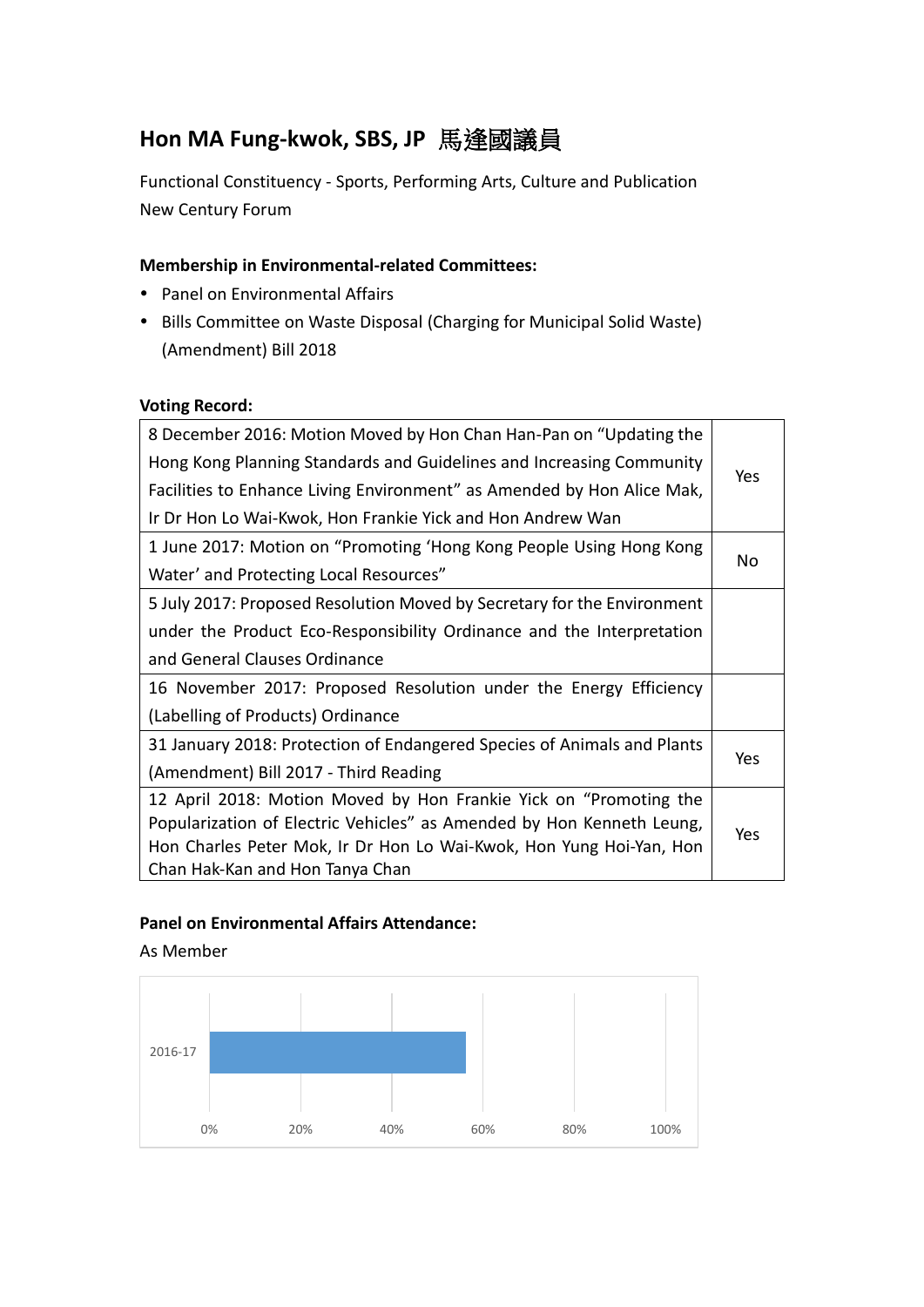As Non-Member

| 2016-17 | 2017-18 | 2018-19 | 2019-20 |
|---------|---------|---------|---------|
| Panel   | -       |         |         |

#### **Comments Made in Environmental-related Committees:**

Panel on Environmental Affairs

| 20170717 | 21. Mr MA Fung-kwok expressed concern about marine             | Air |
|----------|----------------------------------------------------------------|-----|
|          | emissions from vessels exempted from compliance with the       |     |
|          | proposed regulation as such vessels might emit large           |     |
|          | amounts of pollutants while calling at the Hong Kong port. He  |     |
|          | suggested the Administration consider implementing             |     |
|          | administrative measures for such vessels, including military   |     |
|          | vessels, to berth at spaces distant from the densely populated |     |
|          | shores of the Victoria Harbour.                                |     |

Bills Committee on Waste Disposal (Charging for Municipal Solid Waste)

(Amendment) Bill 2018

| 20181205 | 1. | The Chairman expressed in-principle support for the proposed          |
|----------|----|-----------------------------------------------------------------------|
|          |    | introduction of MSW charging. He requested the Administration to      |
|          |    | provide written response to the major issues raised by members        |
|          |    | at the meeting                                                        |
| 20190107 | 2. | The Chairman opined that the relatively high per-capita MSW           |
|          |    | disposal rate of Hong Kong was attributable to the generally small    |
|          |    | living space, which made it difficult for households to practise      |
|          |    | waste separation. The Administration should take the above into       |
|          |    | account when implementing the proposed charging scheme.               |
|          |    | Moreover, he suggested that the Administration should consider        |
|          |    | introducing amendments to the Bill to address some issues raised      |
|          |    | by deputations/individuals, such as the potential difficulty in       |
|          |    | monitoring compliance and taking enforcement actions in "three-       |
|          |    | nil" buildings, and the legal liability of persons who were not waste |
|          |    | producers but would handle non-compliant waste.                       |
| 20190430 | 3. | The Chairman directed that the Bills Committee would now focus        |
|          |    | its discussion on the first theme under the theme-based approach      |
|          |    | adopted at the meetings on 26 March and 15 April 2019, i.e. the       |
|          |    | charging mechanism of the proposed charging scheme. He                |
|          |    | referred members to the paper on "list of references to the           |
|          |    | Administration's papers related to charging mechanism of the          |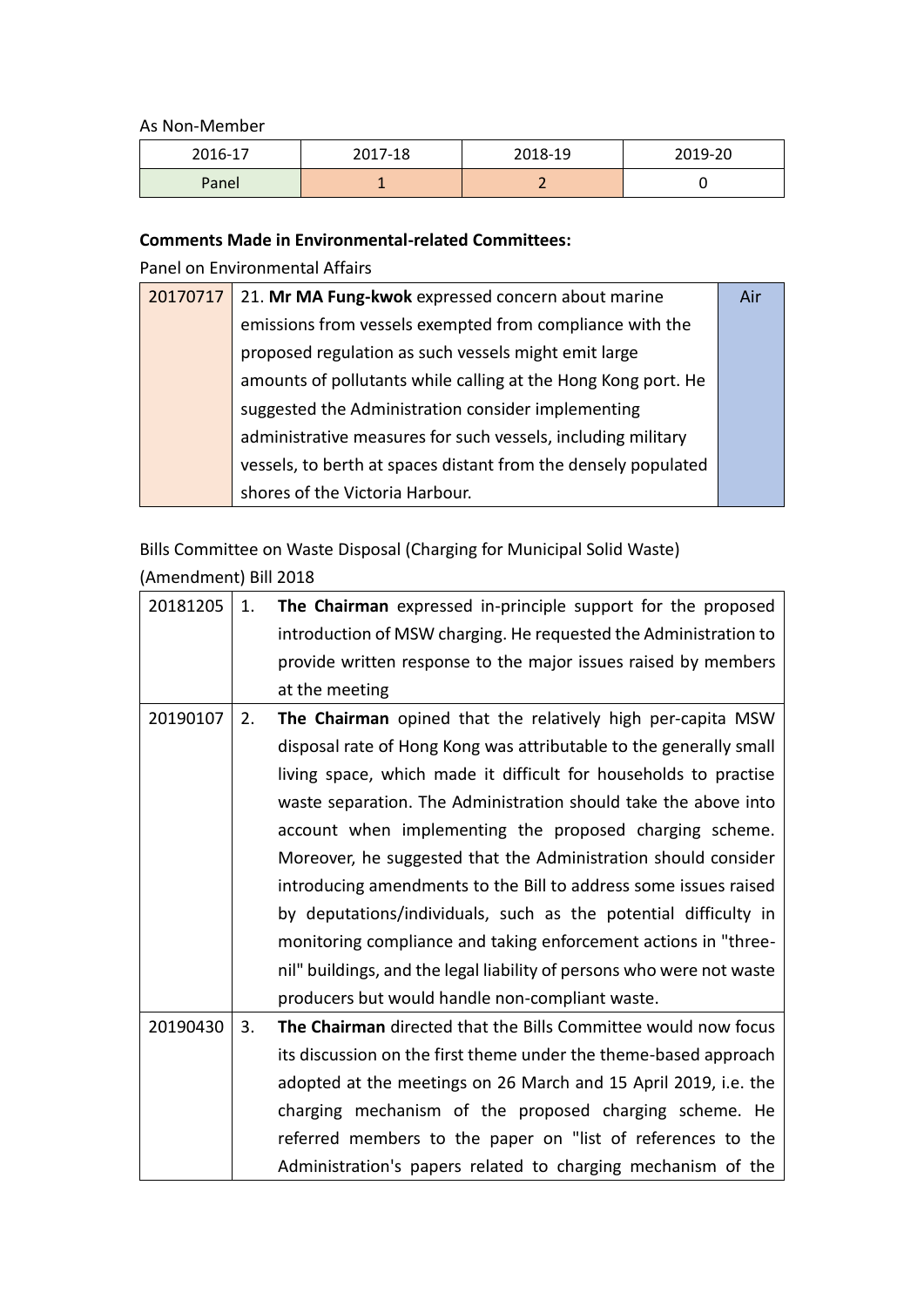|          |    | proposed MSW charging scheme" prepared by the Legislative              |
|----------|----|------------------------------------------------------------------------|
|          |    | Council Secretariat (LC Paper No. CB(1)968/18-19(01)).                 |
| 20190507 | 4. | The Chairman said that there were public concerns about the            |
|          |    | inadequacies of the local recycling chains including insufficient      |
|          |    | recycling facilities. He also pointed out that according to media      |
|          |    | reports, a cleaning worker of a housing estate had recently loaded     |
|          |    | glass containers collected from a recycling bin onto a waste           |
|          |    | collection vehicle. He enquired about the cause of the incident and    |
|          |    | how the Administration would prevent the recurrence of similar         |
|          |    | incidents in future.                                                   |
| 20191218 | 5. | The Chairman enquired: (a) how the Administration facilitated the      |
|          |    | recycling of products containing multiple types of recyclables (e.g.   |
|          |    | padded envelopes); and (b) whether the Administration would            |
|          |    | make reference to the practices of Shanghai, which had recently        |
|          |    | implemented a new regulation on MSW management, and                    |
|          |    | consider introducing similar measures to reduce waste (disposable      |
|          |    | tableware in particular) and promote waste separation.                 |
| 20200317 | 6. | The Chairman supplemented that he had all along been supportive        |
|          |    | of the implementation of MSW charging, and hoped that the Bill         |
|          |    | could be passed as early as possible. Nevertheless, he considered      |
|          |    | it important that sufficient time be allowed for in-depth discussion   |
|          |    | on the policy aspects of the Bill, so that a consensus might be        |
|          |    | reached among members on certain controversial issues before           |
|          |    | Bills Committee proceeded to the clause-by-clause<br>the               |
|          |    | examination of the Bill. As he observed that members still had         |
|          |    | questions regarding the policy aspects of the Bill, he did not find it |
|          |    | appropriate to set a timetable for discussion on the current and       |
|          |    | last themes at this stage.                                             |
|          | 7. | The Chairman advised that although the Administration had not          |
|          |    | expressly requested him to convene meetings more frequently, he        |
|          |    | had<br>been<br>maintaining close communication<br>with the             |
|          |    | Administration on meeting arrangements and other issues                |
|          |    | concerning the Bill.                                                   |
|          | 8. | The Chairman enquired about the proposed arrangements for              |
|          |    | preventing the manufacture, sale and purchase of counterfeit DBs       |
|          |    | and DLs (if the Bill was passed).                                      |
|          | 9. | The Chairman asked whether a person would commit an offence            |
|          |    | if<br>he/she<br>inadvertently used a<br>counterfeit<br>DB/DL.<br>The   |